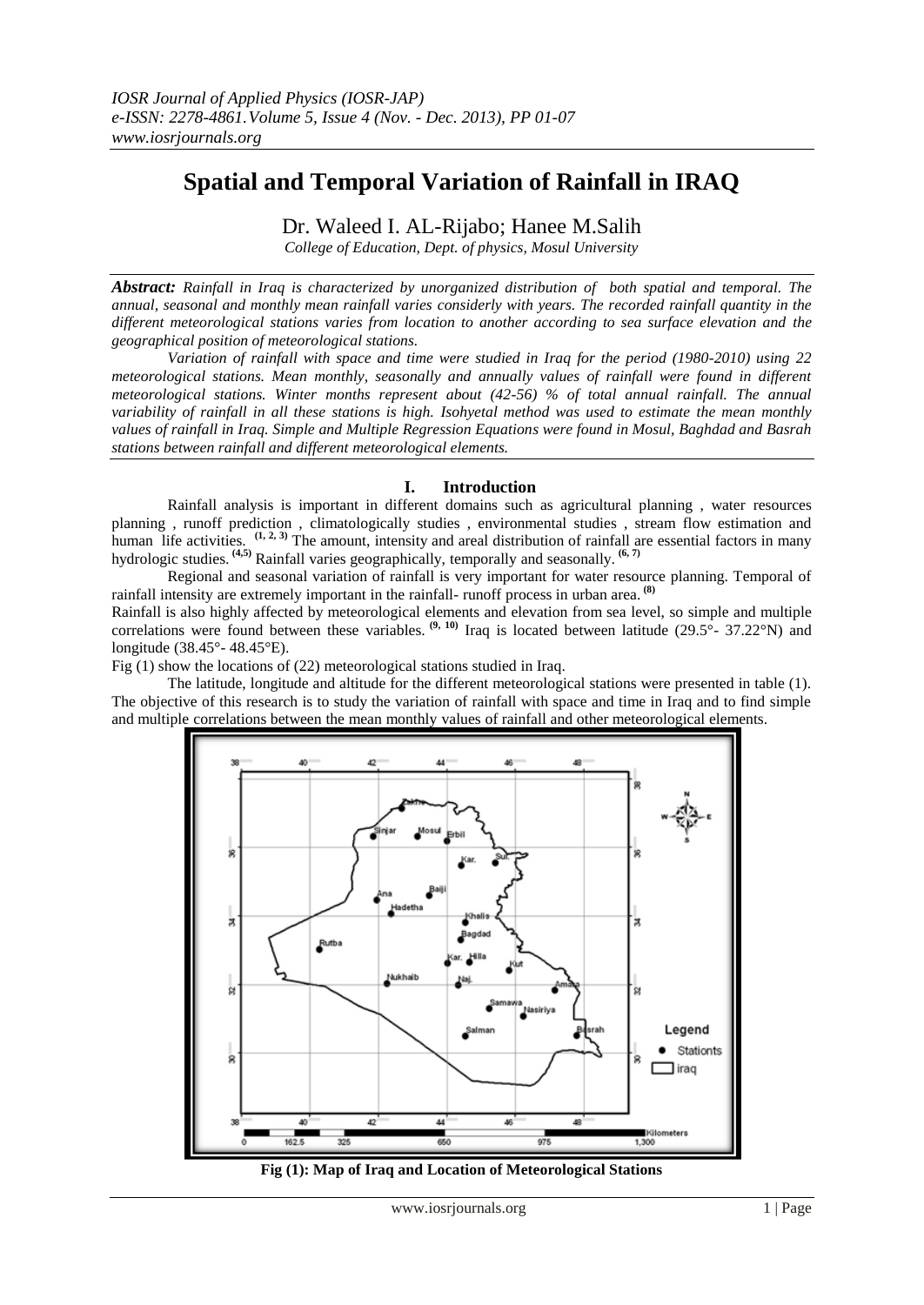| <b>Stations</b> | Latitude         | Longitude        | Altitude(m) | <b>Stations</b> | Latitude         | Longitude        | Altitude(m)    |
|-----------------|------------------|------------------|-------------|-----------------|------------------|------------------|----------------|
| Zakho           | 37° 08'          | $42^{\circ}41'$  | 433         | Hadetha         | 34° 04'          | 42 22            | 634            |
| <b>Mosul</b>    | $36^{\circ} 19'$ | 43° 09'          | 223         | Rutba           | 33° 02'          | $40^{\circ} 17'$ | 630            |
| <b>Sinjar</b>   | $36^{\circ} 19'$ | $40^{\circ} 51'$ | 465         | Kut             | $32^{\circ} 25'$ | 45° 49'          | 23             |
| <b>Erbil</b>    | $36^{\circ} 11'$ | $44^{\circ}00'$  | 420         | <b>Nukhaib</b>  | $32^{\circ}$ 02' | $42^{\circ} 15'$ | 305            |
| Sulaimaniya     | $35^{\circ} 33'$ | 45° 25'          | 883         | Karbala         | $32^{\circ}37'$  | 44° 01'          | 29             |
| <b>Kirkuk</b>   | $35^{\circ} 28'$ | $44^{\circ} 25'$ | 331         | Najaf           | $31^{\circ}59$   | $44^{\circ} 20'$ | 33             |
| <b>Baiji</b>    | $34^{\circ}36'$  | $43^{\circ} 29'$ | 115         | Amara           | $31^{\circ} 50'$ | 47° 09'          | 9              |
| Ana             | 34° 28'          | $41^{\circ}57'$  | 139         | <b>Samawa</b>   | $31^{\circ} 18'$ | $45^{\circ} 17'$ | 6              |
| <b>Khalis</b>   | 33° 49'          | 44° 32'          | 42          | <b>Nasiriya</b> | $31^{\circ} 05'$ | $46^{\circ} 14'$ | 5              |
| <b>Bagdad</b>   | $33^{\circ} 18'$ | 44° 24'          | 32          | <b>Salman</b>   | $30^{\circ} 30'$ | 44° 32'          | 220            |
| <b>Hilla</b>    | $32^{\circ}39'$  | 44 39            | 27          | <b>Basrah</b>   | $30^{\circ} 31'$ | $47^{\circ} 47'$ | $\overline{2}$ |

**Table (1): The Latitude, Longitude and Altitude of the different Meteorological Stations.**

## **II. Material Methods**

The rainfall year in Iraq is from 1 October to 31 May. Rainfall data for 22 Meteorological stations were collected for the period (1980-2010).

In our research we study:

1- Mean Monthly, seasonally and annually values of rainfall in all the 22 meteorological stations spread in Iraq.

2- Isohyetal method was used to estimate the mean monthly values of rainfall in Iraq using the GIS program.

3- Three locations, Mosul in the north of Iraq, Baghdad in the middle of Iraq and Basrah in the south of Iraq were used to find simple and multiple regressions equations between the mean monthly values of rainfall and other meteorological elements (Mean Air Temperature, Relative Humidity, Cloudiness, Atmospheric Pressure, and Evaporation).

# **III. Result and discussions**

### **1- Study of mean monthly, seasonally and annually rainfall in all stations.**

Table (2) shows the mean monthly rainfall in all stations during the rainy months. We can deduce from the table

- a) The northern stations (Sulaimaniya, Zakho, Erbil, Kirkuk, Mosul, Sinjar) show high values of mean monthly rainfall in comparing with the middle and southern stations in Iraq. The topography, atmospheric depression and the nature of air masses blowing from the surrounding areas play an important role in the variation of monthly value of rainfall in these locations.
- b) May and October gives the lowest values of rainfall in all stations in comparing with the other rainy months.
- c) November and April gave value of rainfall greater than May and October but less than the other rainy months.
- d) December, January, February and March gave the highest values of rainfall in comparing with the other rainy months in all stations.
- e) Sulaimaniya station shows always the highest value of rainfall, while Nukhaib station shows the lowest value.

Table (3) shows the mean seasonal and annual values of rainfall in all stations.

Winter month receives about (42-56) % of the annual rainfall and thus it represents the wettest season of the year. The vernal season receives a valuable amount rainfall and contributes (27-32) % of the total annual rainfall. The autumn season contribute (15-27) % of the total annual rainfall.

Summer season receive less than 0.5% of the total annual rainfall and for

the most of the times can be neglected. The mean annual value of rainfall varies from location to another according to sea surface elevation of meteorological stations. The maximum mean annual value of rainfall was obtained in Sulaimaniya station (717) mm and lowest mean annual value was in Nukhaib station (87) mm.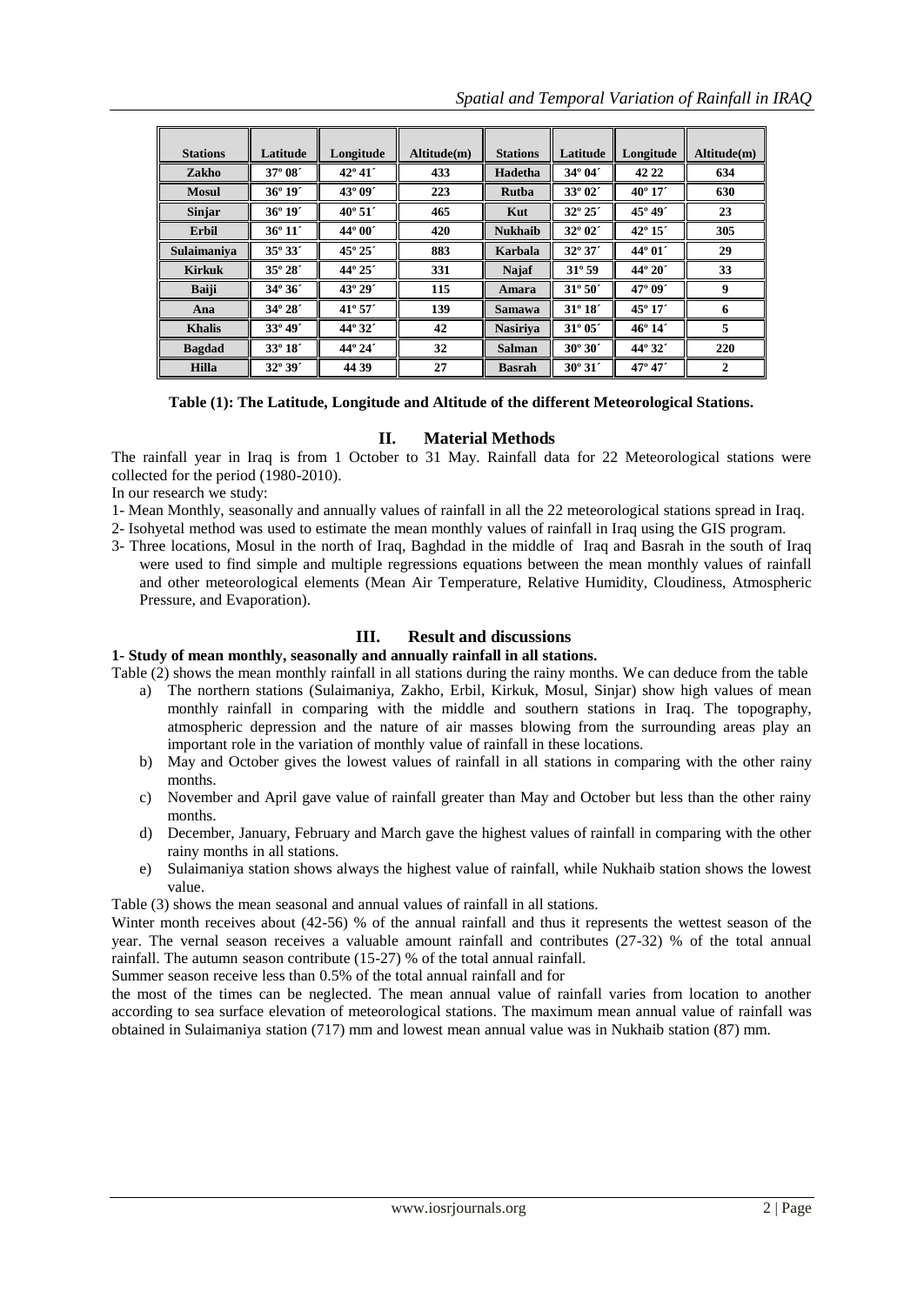| $1$ able $(2)$ , ineall monthly values of Fallman in an stations |         |         |         |         |         |         |         |         |         |         |         |         |
|------------------------------------------------------------------|---------|---------|---------|---------|---------|---------|---------|---------|---------|---------|---------|---------|
| <b>Months</b><br><b>Station</b>                                  | JA<br>N | FE<br>в | MA<br>R | AP<br>R | MA<br>Y | JU<br>N | JU<br>L | AU<br>G | SE<br>P | oс<br>т | NO<br>v | DE<br>С |
| Zakho                                                            | 85.2    | 119     | 103     | 78.1    | 20.9    | 1.7     | 0.2     | 1.1     | 0.3     | 41.5    | 99.1    | 97.5    |
| Mosul                                                            | 61.9    | 63.5    | 63.3    | 40.3    | 15.2    | 1.6     | 0.2     | 0.0     | 0.3     | 13.6    | 49.9    | 58.4    |
| <b>Sinjar</b>                                                    | 63.9    | 62.9    | 63.6    | 28.1    | 18.5    | 13      | 0.1     | 0.0     | 0.5     | 16.4    | 39.4    | 62.8    |
| <b>Erbil</b>                                                     | 74.5    | 74.4    | 75.2    | 54.7    | 11.9    | 13      | 0.5     | 0.1     | 0.7     | 30.8    | 52.1    | 80.3    |
| Sul.                                                             | 122     | 110     | 107     | 87.2    | 39.7    | 19      | 0.0     | 0.0     | 1.4     | 33.2    | 96.5    | 118     |
| Kirkuk                                                           | 68.7    | 66.8    | 50.0    | 43.5    | 13.8    | 0.2     | 0.3     | 0.1     | 1.0     | 14.7    | 45.6    | 56.9    |
| Baiji                                                            | 36.2    | 35.8    | 30.5    | 20.0    | 11.5    | 0.5     | 0.0     | 0.0     | 1.0     | 8.9     | 26.9    | 29.8    |
| Ana                                                              | 24.5    | 27.5    | 24.8    | 13.8    | 6.7     | 0.1     | 0.0     | 0.0     | 0.8     | 13.4    | 17.6    | 18.7    |
| Khalis                                                           | 31.4    | 27.9    | 20.8    | 22.9    | 6.6     | 0.6     | 0.0     | 0.0     | 0.1     | 7.7     | 23.1    | 25.1    |
| <b>Bagdad</b>                                                    | 56.0    | 44.9    | 33.5    | 27.3    | 11.5    | 0.2     | 0.3     | 0.0     | 0.7     | 10.3    | 30.0    | 41.8    |
| Hilla                                                            | 20.4    | 14.9    | 13.7    | 13.0    | 2.3     | 0.0     | 0.0     | 0.0     | 0.2     | 3.8     | 14.6    | 16.3    |
| <b>Hadetha</b>                                                   | 19.3    | 25.7    | 18.1    | 15.5    | 6.6     | 0.2     | 0.0     | 0.0     | 0.4     | 6.7     | 19.3    | 21.9    |
| <b>Rutba</b>                                                     | 13.8    | 22.6    | 14.9    | 12.0    | 6.7     | 0.1     | 0.1     | 0.1     | 0.5     | 15.0    | 17.5    | 15.1    |
| Kut                                                              | 33.5    | 15.8    | 23.5    | 15.7    | 4.5     | 0.0     | 0.0     | 0.0     | 0.1     | 3.7     | 20.5    | 22.3    |
| <b>Nukhaib</b>                                                   | 10.1    | 11.7    | 10.9    | 14.5    | 2.6     | 0.1     | 0.0     | 0.0     | 0.1     | 6.8     | 14.7    | 15.5    |
| <b>Karbala</b>                                                   | 17.9    | 15.0    | 14.6    | 12.4    | 2.8     | 0.0     | 0.0     | 0.0     | 0.3     | 4.3     | 11.2    | 15.0    |
| Najaf                                                            | 15.9    | 14.5    | 11.9    | 14.0    | 4.5     | 0.0     | 0.0     | 0.0     | 0.0     | 4.6     | 14.5    | 15.5    |
| Amara                                                            | 32.4    | 23.1    | 34.3    | 17.0    | 3.7     | 0.0     | 0.0     | 0.0     | 0.9     | 77      | 21.6    | 31.8    |
| Samawa                                                           | 21.9    | 15.3    | 16.6    | 8.6     | 4.0     | 0.0     | 0.0     | 0.0     | 0.2     | 4.6     | 13.0    | 13.1    |
| <b>Nasiriya</b>                                                  | 25.5    | 16.6    | 20.5    | 14.0    | 4.0     | 0.0     | 0.0     | 0.0     | 0.9     | 6.6     | 14.8    | 20.3    |
| Salman                                                           | 21.1    | 16.5    | 18.2    | 13.5    | 4.5     | 0.2     | 0.0     | 0.0     | 0.0     | 2.5     | 21.3    | 20.8    |
| <b>Basrah</b>                                                    | 32.8    | 22.2    | 22.3    | 14.2    | 2.6     | 0.0     | 0.0     | 0.3     | 0.0     | 6.8     | 16.7    | 25.8    |

**Table (2): mean monthly values of rainfall in all stations**

**Table (3): Mean seasonal and annual values of rainfall in all stations**

| <b>Seasons</b>  | Winter |               | <b>Spring</b> |               | <b>Summar</b> |               | Autum |               | <b>Annual</b> |
|-----------------|--------|---------------|---------------|---------------|---------------|---------------|-------|---------------|---------------|
| <b>Station</b>  | Mean   | $\frac{0}{0}$ | Mean          | $\frac{0}{0}$ | Mean          | $\frac{0}{0}$ | Mean  | $\frac{0}{0}$ | Average       |
| Zakho           | 301.9  | 45.9          | 201.8         | 30.7          | 1.0           | 0.5           | 140.9 | 21.4          | 647.6         |
| <b>Mosul</b>    | 183.7  | 49.9          | 118.8         | 32.3          | 1.8           | 0.5           | 63.8  | 17.3          | 368.2         |
| <b>Sinjar</b>   | 189.6  | 53.0          | 110.3         | 30.8          | 1.4           | 0.4           | 56.3  | 15.7          | 357.5         |
| Erbil           | 229.1  | 50.2          | 141.7         | 31.1          | 1.9           | 0.4           | 83.5  | 18.3          | 456.3         |
| Sul.            | 350.2  | 48.8          | 233.8         | 32.6          | 1.9           | 0.3           | 131.1 | 18.3          | 717.0         |
| <b>Karkuk</b>   | 192.4  | 53.2          | 107.3         | 29.7          | 0.5           | 0.1           | 61.2  | 16.9          | 361.5         |
| <b>Baiji</b>    | 101.7  | 50.6          | 62.0          | 30.8          | 0.5           | 0.3           | 36.8  | 18.3          | 201.1         |
| Ana             | 70.7   | 47.9          | 45.3          | 30.6          | 0.1           | 0.0           | 31.8  | 21.5          | 147.8         |
| <b>Khalis</b>   | 84.4   | 50.8          | 50.4          | 30.3          | 0.6           | 0.4           | 30.9  | 18.6          | 166.3         |
| <b>Bagdad</b>   | 142.7  | 55.6          | 72.3          | 28.2          | 0.4           | 0.2           | 41.0  | 16.0          | 256.4         |
| <b>Hilla</b>    | 51.7   | 52.1          | 28.9          | 29.2          | 0.0           | 0.0           | 18.6  | 18.8          | 99.3          |
| Hadetha         | 66.9   | 50.0          | 40.2          | 30.1          | 0.2           | 0.1           | 26.4  | 19.8          | 133.6         |
| Rutba           | 51.5   | 43.5          | 33.6          | 28.4          | 0.2           | 0.2           | 33.0  | 27.9          | 118.3         |
| Kut             | 71.5   | 51.3          | 43.6          | 31.3          | 0.0           | 0.0           | 24.3  | 17.4          | 139.5         |
| <b>Nukhaib</b>  | 37.3   | 42.8          | 28.1          | 32.2          | 0.1           | 0.1           | 21.6  | 24.9          | 87.1          |
| <b>Karbala</b>  | 47.9   | 51.2          | 29.8          | 31.9          | 0.0           | 0.0           | 15.8  | 16.9          | 93.6          |
| Najaf           | 45.9   | 48.1          | 30.4          | 31.9          | 0.0           | 0.0           | 19.1  | 20.0          | 95.4          |
| Amara           | 87.4   | 50.6          | 55.0          | 31.8          | 0.1           | 0.0           | 30.2  | 17.5          | 172.6         |
| Samawa          | 50.4   | 51.7          | 29.2          | 29.9          | 0.0           | 0.0           | 17.9  | 18.3          | 97.4          |
| <b>Nasiriya</b> | 62.5   | 50.7          | 38.5          | 31.2          | 0.0           | 0.0           | 22.2  | 18.0          | 123.2         |
| <b>Salman</b>   | 58.4   | 49.2          | 36.2          | 30.5          | 0.2           | 0.2           | 23.8  | 20.1          | 118.7         |
| <b>Basrah</b>   | 80.8   | 56.2          | 39.2          | 27.3          | 0.3           | 0.2           | 23.4  | 16.3          | 143.7         |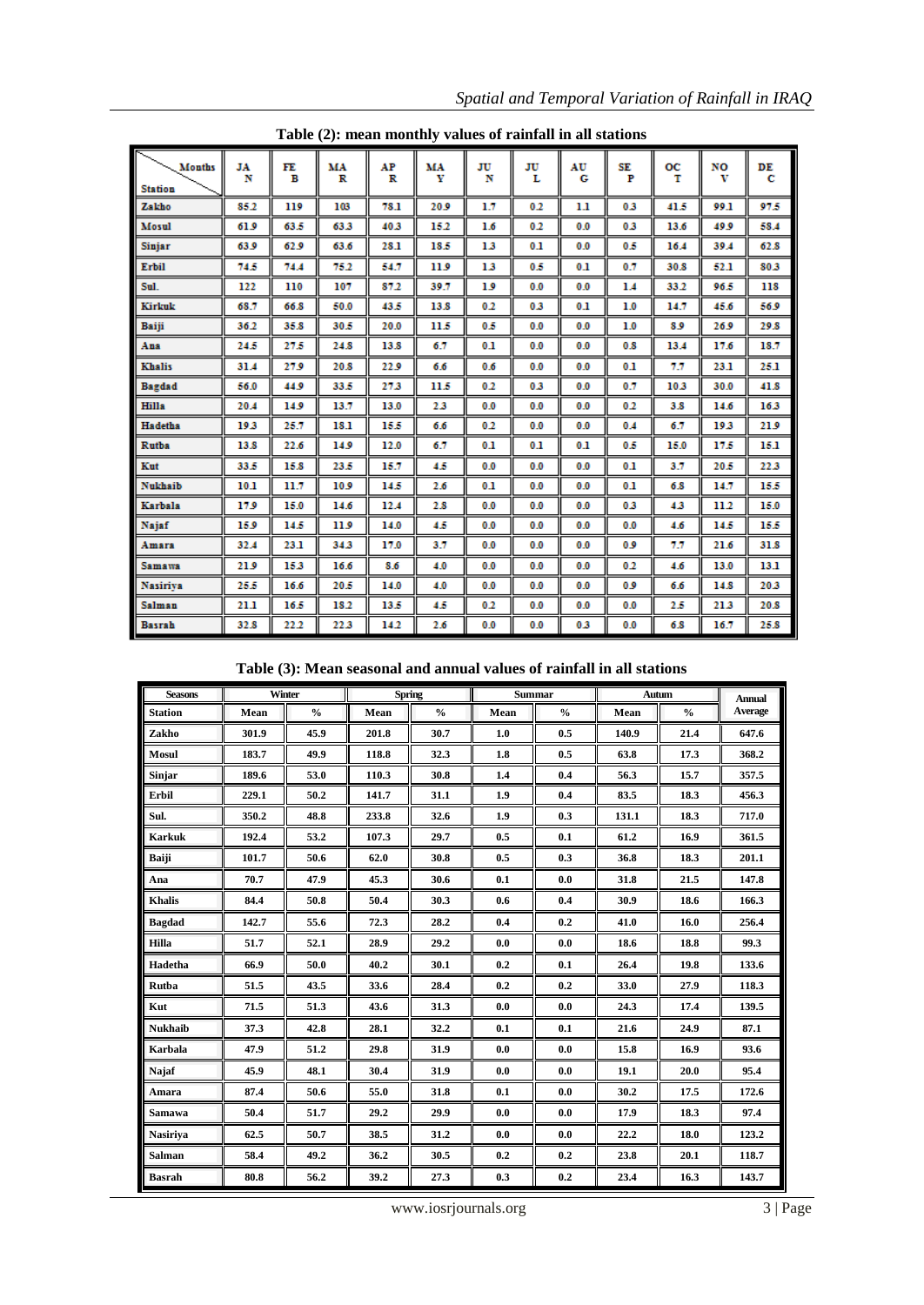## **2- Study of Mean Areal Rainfall in IRAQ**

The main hydrometeorological problem related to the areal variation of rainfall is the estimation of rainfall over a given period of time. Isohyetal method was used to estimate the mean areal rainfall over Iraq.

Fig (2) and Fig (3) showed the distribution of mean monthly values of rainfall in (mm) during winter and spring months. Two main areas can be identified; the first one north of (35°) latitude and the second one are in the south of (35°) latitude.

Fig (4) showed the distribution of mean monthly values of rainfall during October and November. Three main areas can be identified; the first one in the further most of north and north east of Iraq, the second area extent to (35°), the third area is in the south of (35°).

The mean areal rainfall over Iraq during the rainy months are (10.5, 24.7, 33.8, 32.6, 32, 30.3, 22.3, and 7.8) mm in October, November, December, January, February, March, April and may respectively.



Fig (4): Isohyetal Map of Iraq during Autumn season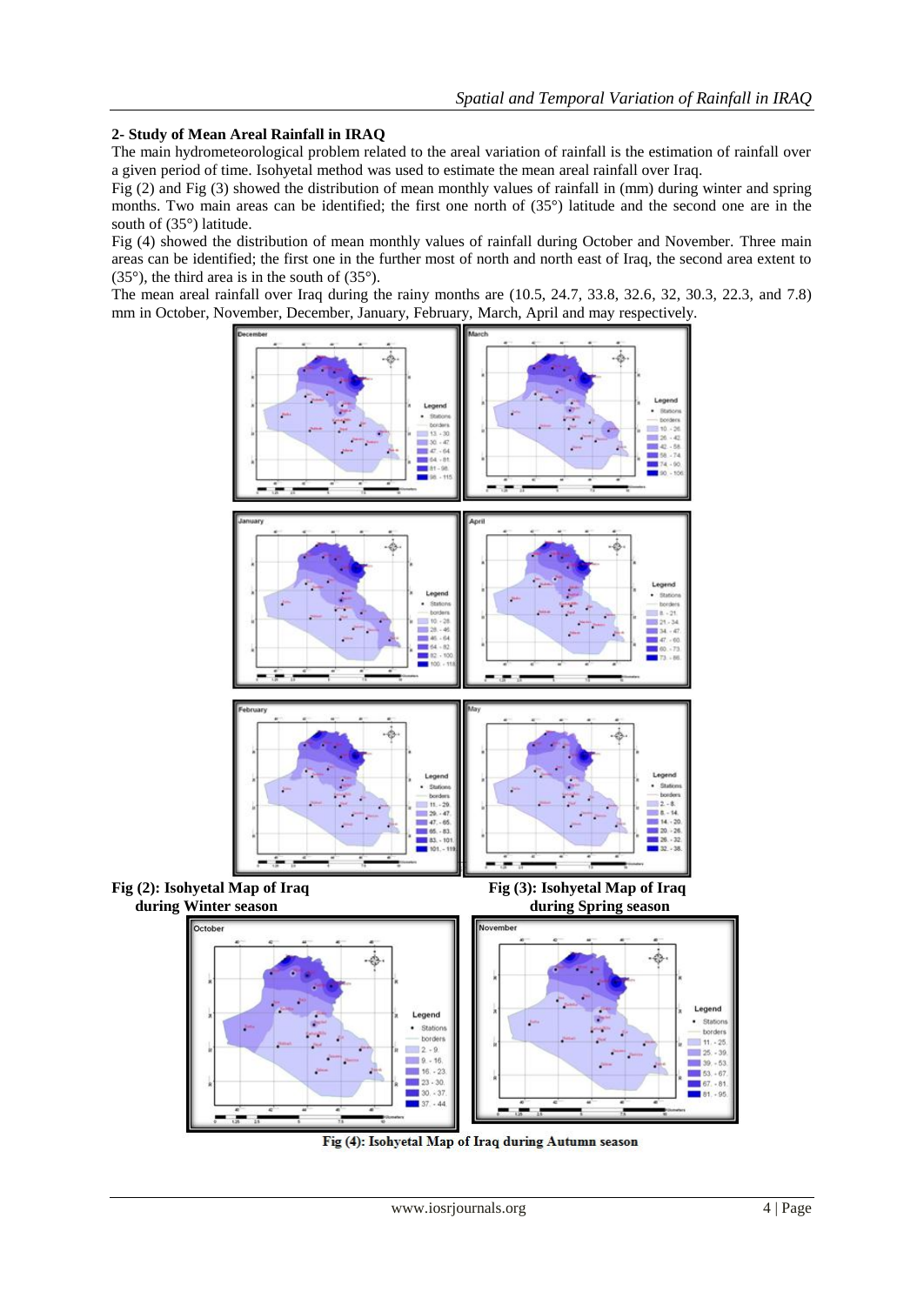#### **3- Correlations between rainfall and different meteorological elements in three locations in IRAQ**

Mosul, Baghad and Basrah were chosen to study the correlations between mean monthly values of rainfall and mean monthly values of different meteorological elements, Fig (5) show these correlations. A highly positive correlations were obtained between mean monthly values of rainfall and mean monthly values of (Relative Humidity, Cloudiness, atmospheric pressure) in these stations. The values of correlation coefficients (R) between (Rainfall & RH) are (0.94, 0.90, 0.94), and between (Rainfall & Cloudiness) are (0.87, 0.83, 0.80) and between (Rainfall & atm. Pressure) are (0.76, 0.86, 0.88) in Mosul, Baghdad and Basrah respectively. A highly negative correlation was obtained between mean monthly values of rainfall and mean monthly values of (Air Temperature, Evaporation). The values of correlation coefficient of  $(R)$  between (Rainfall & Temp.) are (-0.95, - $0.94, -0.95$ ), and between (Rainfall & Evap.) are  $(-0.87, -0.84, -0.88)$  in Mosul, Baghdad and Basrah respectively. Multiple correlations were obtained between the mean monthly values of rainfall and the mean monthly values of the meteorological elements (Temperature, Relative Humidity, Atmospheric pressure, Cloudiness, Evaporation). Table (4) shows these multiple correlations and their correlation coefficients. These correlations are very important for hydrological and climatologically studies.



www.iosrjournals.org 5 | Page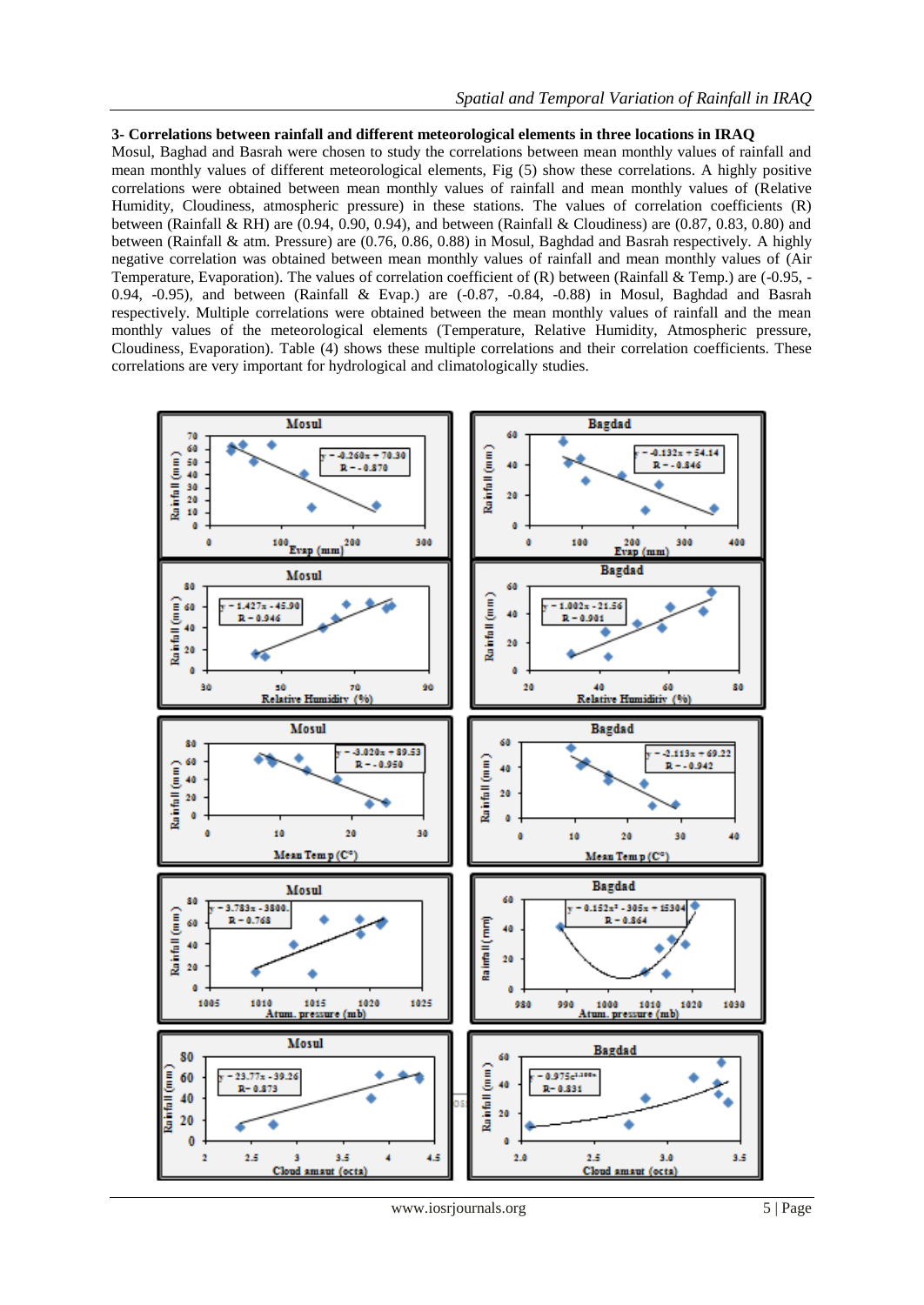

**Fig (5): Correlations of the mean monthly values of Rainfall and different Meteorological Elements in Mosul, Baghdad, and Basrah stations**

**Table (4): Multiple correlations between Rainfall and all the other meteorological elements in Mosul, Bagdad and Basrah stations.**

| <b>Stations</b> | <b>Equations</b>                                                                               |       |  |  |  |  |
|-----------------|------------------------------------------------------------------------------------------------|-------|--|--|--|--|
| <b>Mosul</b>    | Rainfall = -0.242*Evap+1.413*RH-4.487*Tmean -8.061*Pressur-20.9*Cloud<br>$+8312.6$             | 0.996 |  |  |  |  |
| <b>Bagdad</b>   | Rainfall = $0.106*Evap + 0.867*RH - 1.528*Tmean + 0.296*Pressure$<br>$+9.033$ *Cloud – 332.357 | 0.993 |  |  |  |  |
| <b>Basrah</b>   | Rainfall = $-2.20*Evap + 1.894*RH + 0.554*Tmean - 8.717*Pressure +$<br>$1.70$ *Cloud + 8794.1  | 0.999 |  |  |  |  |

#### **IV. Conclusion**

- 1- Mean monthly values of rainfall all over Iraq that is calculated by contour lines method are (33.8, 32.6, 32, 30.2, 22.6, 7.8, 10.5, 24.7) mm during December, January, February, March, April, May, October, November months respectively.
- 2- The distribution maps of mean monthly values of rainfall in Iraq during winter and spring months showed two main areas, first one northern of 35° latitude, second one is in south of it. During Oct and Nov three areas had been characterized, the first one is in further most of north and north east of Iraq, the second one extend to (35°) latitude and the third one in south of (35°) latitude.
- 3- Simple regression equations were found between mean monthly values of rainfall and mean monthly values of different meteorological elements (Mean Air Temperature, Relative Humidity, Cloudiness, Atmospheric Pressure, and Evaporation) in station of Mosul, Baghdad and Basrah station. These correlations gave high correlation coefficient between these variables.
- 4- Multiple regression equations were found between mean monthly values of rainfall and mean monthly values of different meteorological elements which gave high correlation coefficient (0.996, 0.993, and 0.999) in Mosul, Baghdad, Basrah respectively.

#### **References**

- [1]. Subramaya , k. , (1984) , "Engineering Hydrology" , Tata McGraw-Hill Publishing Company Limited.
- [2]. Hatzzian, A.N., Katsoulis, B., Pnevmatikos, J., and Antakis, V. , (2007) , "Spatial and Temporal Variation of Precipitation in Greece and Surrounding Regions Based on Global Precipitation Climatology Project Data" , Journal of climate , vol.21 pp. 1349- 1370.
- [3]. Smt Sarjini Achary and Gangadhara Bhat , H. , (2013) , "Sptial and Temporal Variation of Rainfall in the Selected stretches of Southern Karnataka Coast" , Proceedings of Global Engineering, Scince and Technology Conference , Singapore , ISBN: 978-1- 922069-32-0.
- [4]. Mutreja , K. N. , (1990) "Applied Hydrology", Tata McGraw-Hill Publishing Company Limited.<br>[5]. Juny , H.S. , Gyu, H.L. and Jai, H.O. , (2001) , "Interpretation of the transient variation o
- Juny , H.S. , Gyu , H.L. and Jai , H.O. , (2001) , "Interpretation of the transient variation of precipitation amount in Seoul" , American Meteo. Society , vol.14 , No.13.